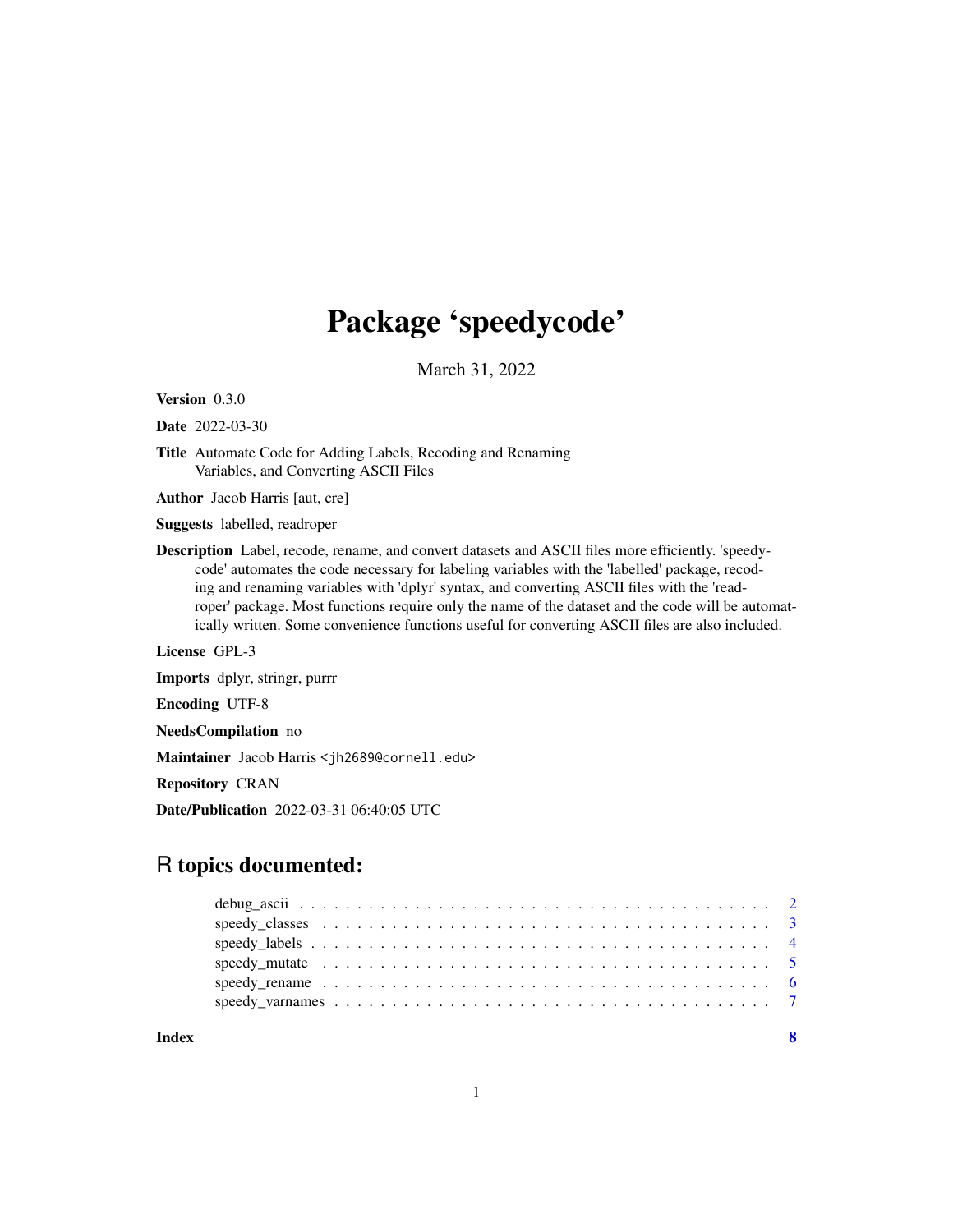#### Description

A common issue when converting ASCII files is getting the column positions, variable widths, and new variable names to align. A simple way to debug errors is to compare the lengths of each which must be equivalent to convert ASCII files with the readroper package. debug\_ascii calculates the lengths of each of these inputs so you can quickly diagnose errors. Each argument can be copied directly from the 'read\_rpr' function within the readroper package.

#### Usage

```
debug_ascii(col_positions_input, widths_input, col_names_input)
```
#### **Arguments**

| col_positions_input |                                                     |
|---------------------|-----------------------------------------------------|
|                     | The col_positions argument in the read_rpr function |
| widths_input        | The widths argument in the read rpr function        |
| col_names_input     |                                                     |
|                     | The col_names argument in the read_rpr function     |

#### Value

A dataframe containing the lengths of the col\_positions, widths, and col\_names arguments

#### Author(s)

Jacob Harris

#### Examples

```
## Not run: For ease of replicability, the examples here
come from generated data rather than data from
an ASCII file.
## End(Not run)
col_{-} positions \leq c(1, 2, 3, 5, 8)widths \leq c(1, 1, 2, 3, 1)col_names <- c("Q1", "Q2", "Q3", "Q4", "Q5")
debug_ascii(col_positions, widths, col_names)
## Not run: Now, if the lengths differ from an error
(see the missing "Q4" variable), the function
will throw a warning.
## End(Not run)
```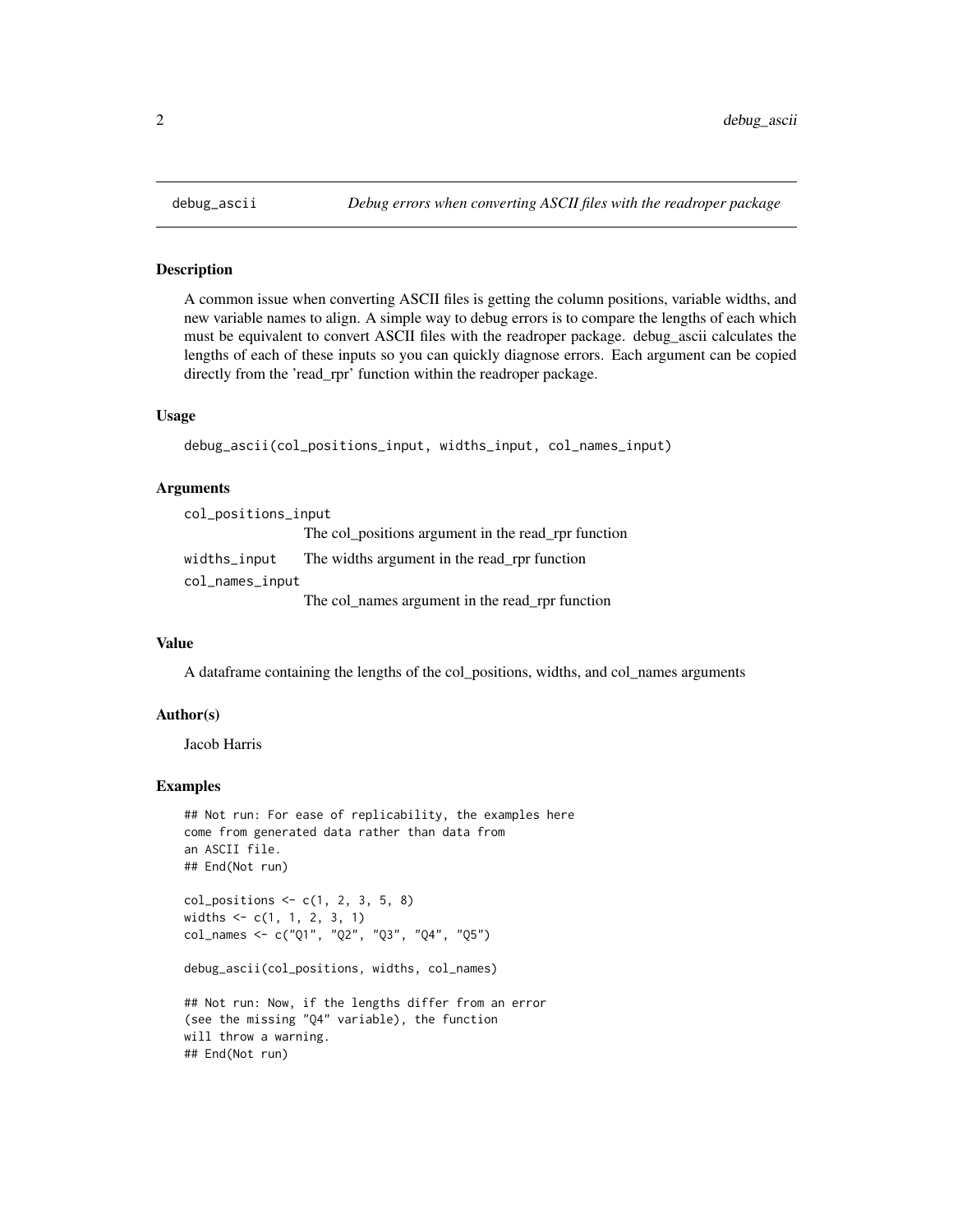```
col_{-} positions \leq c(1, 2, 3, 5, 8)widths <- c(1, 1, 2, 3, 1)
col_names <- c("Q1", "Q2", "Q3", "Q5")
debug_ascii(col_positions, widths, col_names)
```
speedy\_classes *Automate code for changing variable classes*

#### **Description**

'speedy\_classes' automates the code for changing variable classes for many variables at time. The default is for each variable to be saved back to the its original class so the new classes are the only required input. Variables that do not need to be changed may be kept or removed from the code.

#### Usage

speedy\_classes(data, path = "")

#### Arguments

| data | name of dataset                                                                   |
|------|-----------------------------------------------------------------------------------|
| path | If saving code to a new R script file, specify the file path here. Leave blank if |
|      | not saving code.                                                                  |

#### Details

'speedy\_classes' automates the code for changing the classes of a large number of variables at once. The code may be copied and pasted from the console or saved out to a separate R script. The 'dplyr' package is not required to run the package, but the automated code uses 'dplyr' syntax so you will need to load it to run the code.

#### Value

Formatted code written with 'dplyr' syntax for changing the classes of all variables in a dataset. The automated code maintains the original class for each variable so the only required input is a different class for the variables that need it. You can run the entire code chuck created by 'speedy\_classes' without changing anything in the generated code.

#### Author(s)

Jacob Harris

#### Examples

```
speedy_classes(data = iris)
## Not run: speedy_classes(data = iris, path = "~/INPUT-FILE-PATH")
```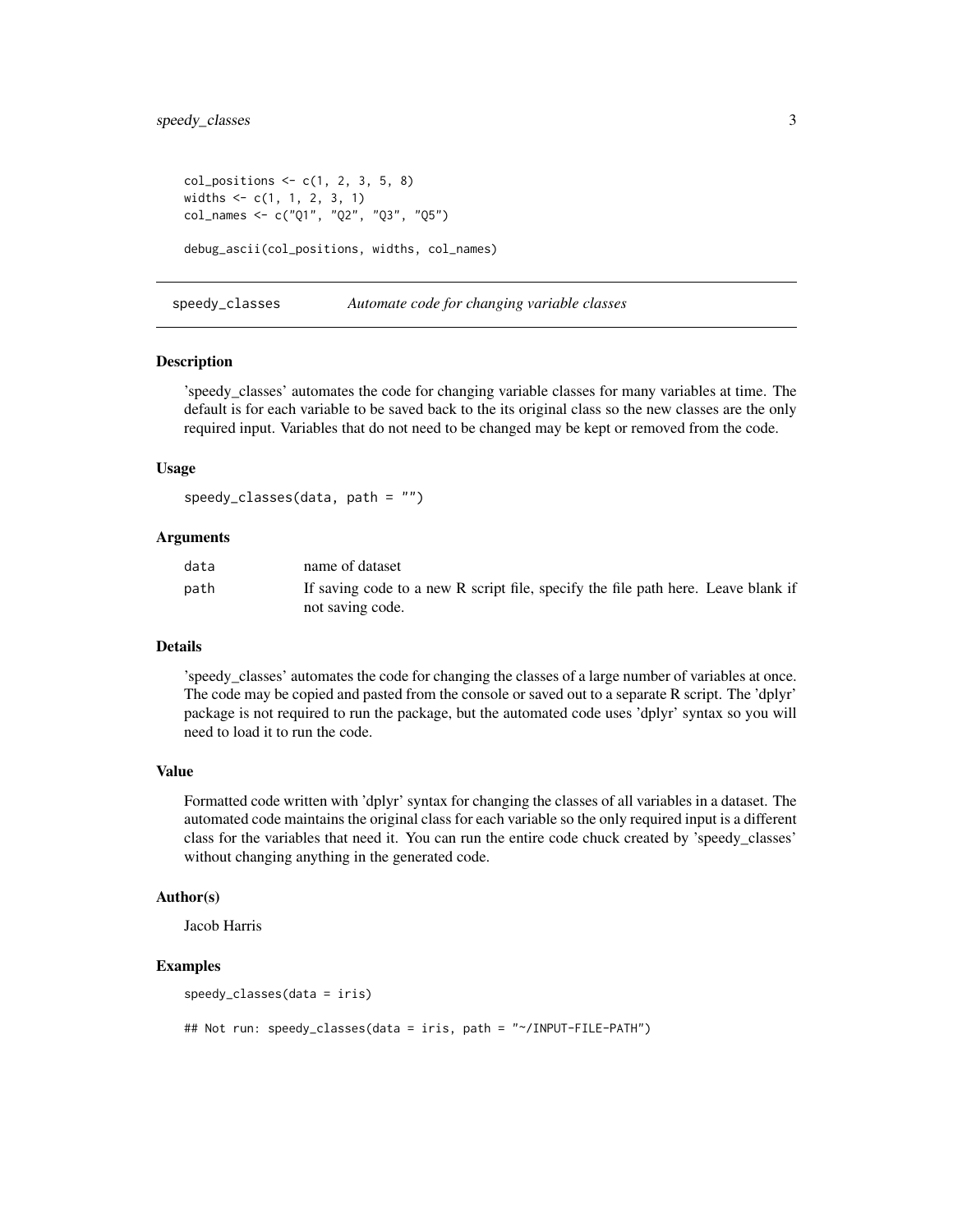<span id="page-3-0"></span>

#### Description

'speedy\_labels' automates the code for labelling variables and values. With 'speedy\_labels', all the code is automatically written other than the new labels. It is primarily designed for working with survey data but can be used for any data that requires labels.

#### Usage

```
speedy_labels(data, nrows = 5, path = "")
```
#### Arguments

| data  | name of dataset                                                                                                                                              |
|-------|--------------------------------------------------------------------------------------------------------------------------------------------------------------|
| nrows | Number of rows for value labels of each variable. The minimum number of rows<br>allowed is 2 and the maximum is 10. Extra rows without values are set to NA. |
| path  | If saving code to a new R script file, specify the file path here. Leave blank if<br>not saving code.                                                        |

#### Details

'speedy\_labels' automatically writes all the code necessary to add labels to a dataset. The code may be copied and pasted from the console or saved out to a separate R script. The 'dplyr' and 'labelled' packages are not required to run the package, but the automated code uses syntax from these packages so you will need to load them to run the code.

#### Value

Formatted code written with 'dplyr' syntax for labelling variables with the 'labelled' package. The automated code maintains the original class for each variable so the only required input is a different class for the variables that need it. Replace the final comma with a parenthese and press "Cmd + I" (or Ctrl + I for PC users) to format the code indentations.

#### **Note**

For ease, the iris dataset is used as an example. However, the usage of 'speedy\_labels' is more intuitive with actual survey data with categorical responses since it usually doesn't make sense to label continuous values.

#### Author(s)

Jacob Harris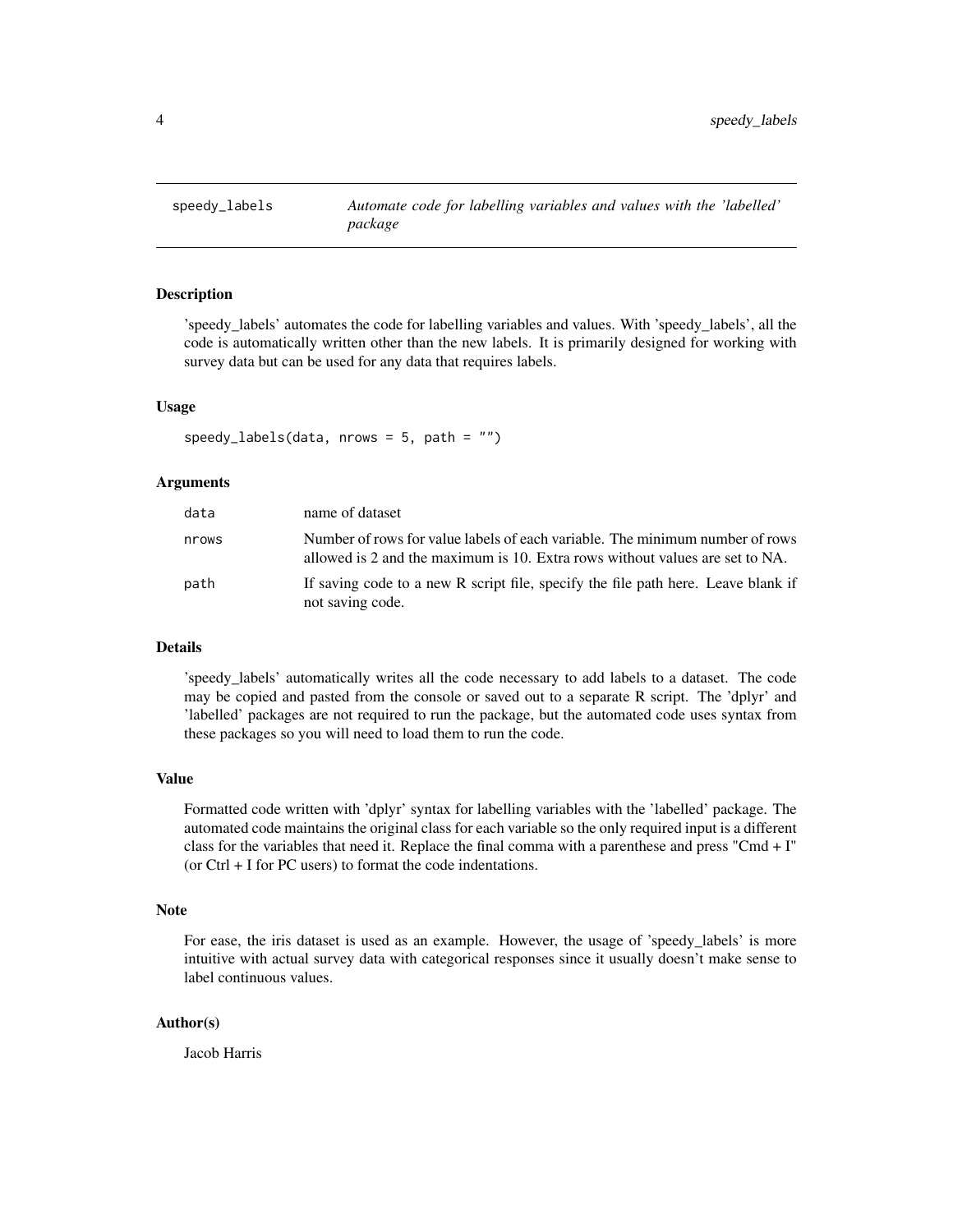#### <span id="page-4-0"></span>speedy\_mutate 5

#### See Also

This function is particularly useful for adding labels to data files that were converted from ASCII format. Click [here](https://jacob-harris.com/) to learn more about ASCII converions in R.

#### Examples

```
speedy_labels(iris, nrows = 5)
```

```
## Not run: speedy_labels(data = iris, nrows = 5, path = "~/INPUT-FILE-PATH")
```

| speedy_mutate | Automate code for recoding variables with the 'mutate' and |  |  |  |  |
|---------------|------------------------------------------------------------|--|--|--|--|
|               | 'case_when' functions                                      |  |  |  |  |

#### Description

'speedy\_mutate' automates the code for quickly recoding variables with a large number of unique levels with 'dplyr' syntax. The user only needs to supply the variable to recode and whether or not those variables should be quoted or not.

#### Usage

```
speedy_mutate(data, var, var_classes = "sn", path = "")
```
#### Arguments

| data        | Name of dataset                                                                                                                                                                                                                                                                                                               |
|-------------|-------------------------------------------------------------------------------------------------------------------------------------------------------------------------------------------------------------------------------------------------------------------------------------------------------------------------------|
| var         | String of the name of the variable being recoded                                                                                                                                                                                                                                                                              |
| var_classes | Specifies whether or not the current variable and the new variable being created<br>should have quotes around them. There are four possible inputs ("ss", "sn",<br>"nn", "ns"). "ss" means the current and new variable with both have quotes.<br>"sn" means the first will have quotes and the second will not and so forth. |
| path        | If saving code to a new R script file, specify the file path here. Leave blank if<br>not saving code.                                                                                                                                                                                                                         |

#### Details

'speedy\_mutate' generates a formatted chunk of the code for creating a new variable using the 'mutate' and 'case\_when' functions. The code may be copied and pasted from the console or saved out to a separate R script. This is useful when a new variable needs to be created with many different levels based on the values in another variable.

#### Value

Formatted code written with 'dplyr' syntax for recoding variables with 'mutate' and 'case\_when'.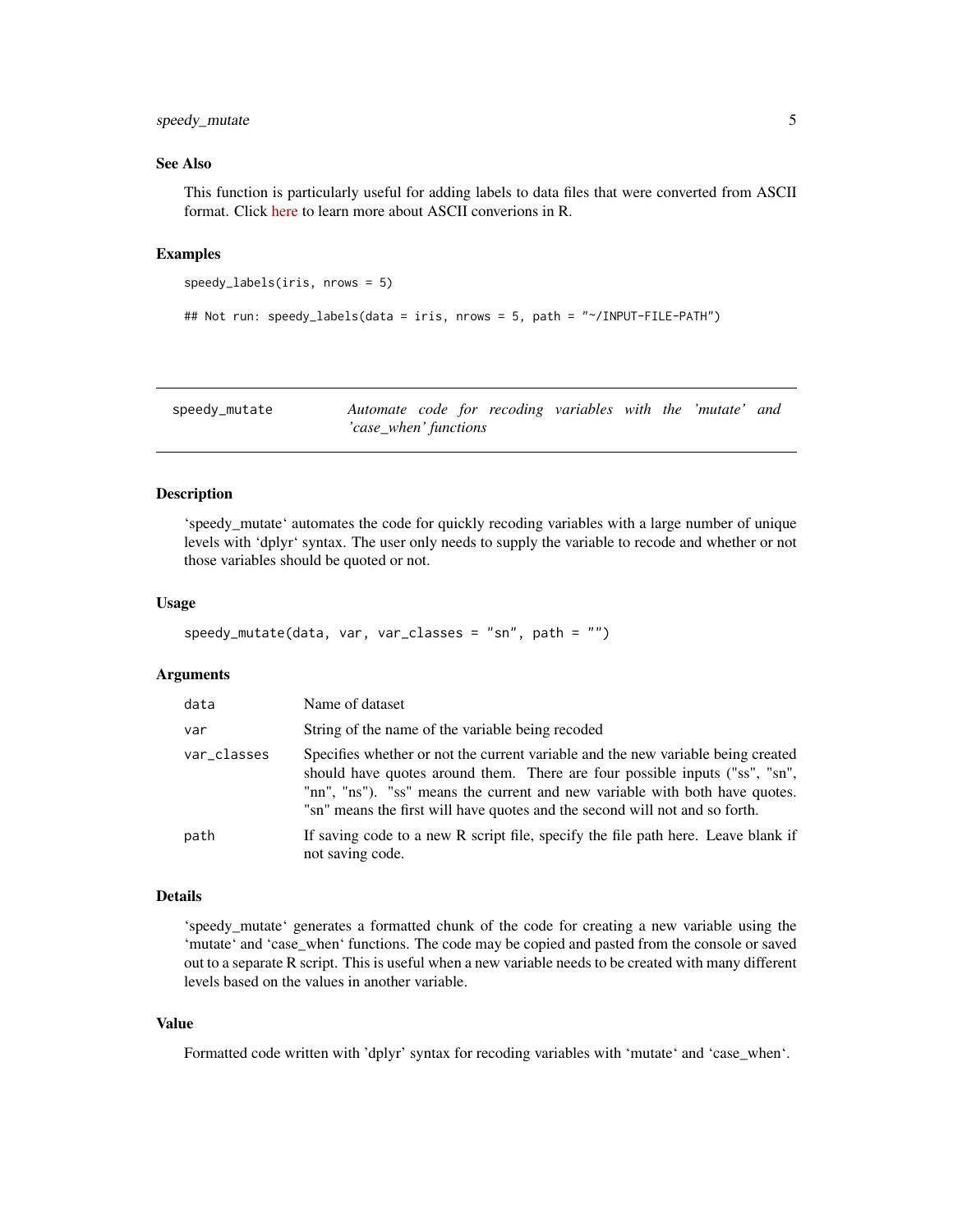#### <span id="page-5-0"></span>Examples

## Not run: A simple applications is to add geographical FIPS codes to U.S. states

```
states <- as.data.frame(state.abb)
speedy_mutate(data = states, var = "state.abb")
```
speedy\_rename *Automate code for renaming variables*

#### Description

'speedy\_rename' automates the code for renaming variables. With 'speedy\_rename', all the code is automatically written with dplyr syntax. The user only needs to provide the new variable names.

#### Usage

```
speedy-rename(data, path = "")
```
#### Arguments

| data | name of dataset                                                                   |
|------|-----------------------------------------------------------------------------------|
| path | If saving code to a new R script file, specify the file path here. Leave blank if |
|      | not saving code.                                                                  |

#### Details

'speedy\_rename' automatically writes all the code necessary to rename a large number of variables at once with the exception of the new variable names. The code may be copied and pasted from the console or saved out to a separate R script. The dplyr package is not required to run the package, but the automated code uses 'dplyr' syntax so you will need to load it to run the code.

#### Value

Formatted code written with 'dplyr' syntax for renaming all the variables in a dataset which may be copied and pasted from the console or saved out to a separate R script.

#### Author(s)

```
Jacob Harris <jh2689@cornell.edu>
```
#### Examples

```
speedy_rename(data = iris)
```
## Not run: speedy\_rename(data = iris, path = "~/INPUT-FILE-PATH")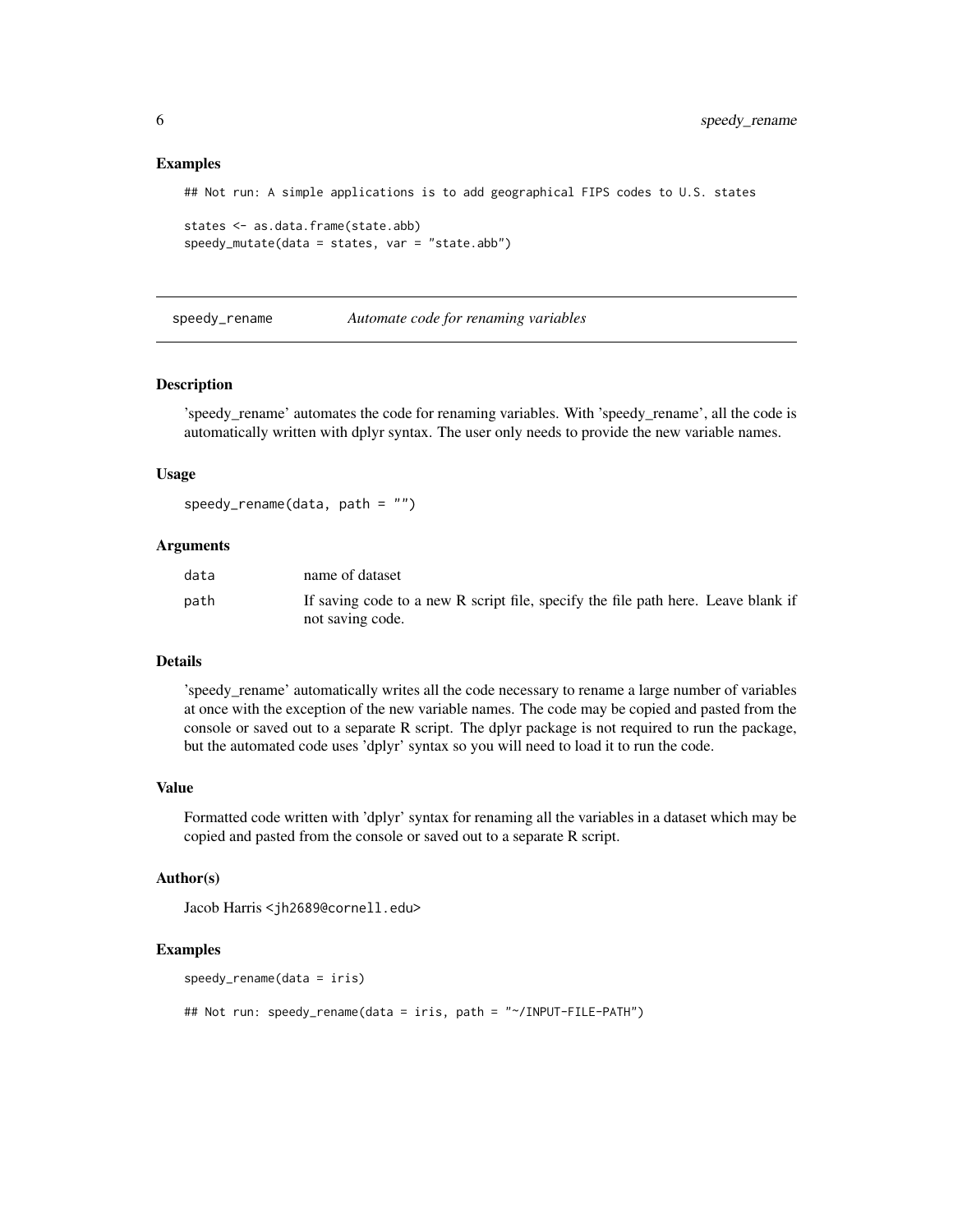<span id="page-6-0"></span>

#### Description

speedy\_varnames generates a vector of new, generic variable names beginning with a given character value through the number of new names desired. This is espeically useful for converting ASCII files when a large number of new variable names must be created.

#### Usage

```
speedy_{\text{varnames}}(prefix = "Q", first_{\text{number}} = 1, last_{\text{number}} = 25)
```
#### Arguments

| prefix       | A character value to precede all of the new variable names |
|--------------|------------------------------------------------------------|
| first number | The beginning number of the new variable name vector       |
| last number  | The final number of the new variable name vector           |

#### Value

A vector of new variable names

#### Note

If using this function for ASCII conversions, you can paste the new vector of names into the col\_names argument of the 'read\_rpr' function.

#### Author(s)

Jacob Harris

#### Examples

speedy\_varnames("Q", 1, 25)